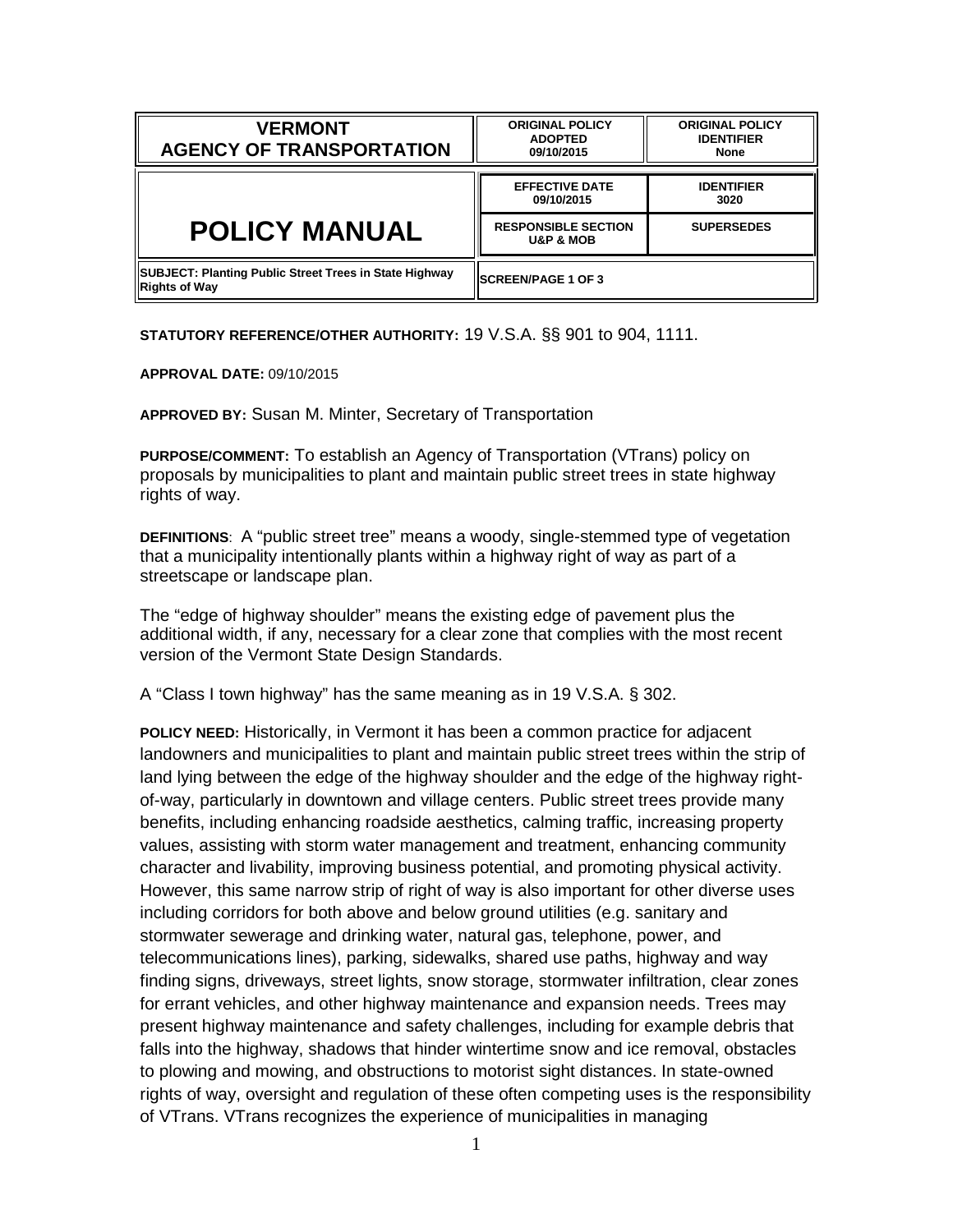transportation systems and the importance of a consistent public street tree policy for state highway rights of way.

## **POLICY STATEMENT:**

## A. Conversion of State Highways to Class 1 Town Highways

It is the preference of VTrans for municipalities desiring to plant public street trees within a state highway right of way to take over the state highway as a Class I town highway, pursuant to 19 V.S.A. § 15. If the municipality is not willing or able to take over the state highway, then the municipality must comply with section B of this Policy.

## B. State Highways

It is the policy of VTrans to permit municipalities to plant and maintain public street trees within state highway rights of way under the following conditions:

- 1. The municipality must obtain an access permit from VTrans under 19 V.S.A. § 1111 and execute an agreement (maintenance agreement, finance and maintenance agreement, or grant agreement) with VTrans prior to working in the state highway right of way, and the municipality must comply with all conditions of the permit and agreement. The State shall retain its authority to remove, trim, or prune public street trees in the state highway right of way that interfere with the safety, function, maintenance, or repair of state transportation infrastructure or equipment or for any other reason, including without limitation costs to VTrans resulting from the municipality's failure to comply with the conditions of the permit or agreement.
- 2. All the municipality's public street tree species selections and placements must be approved in advance and in writing by VTrans' landscape architect, and infield placement must be approved in advance by the District Transportation Administrator.
- 3. For public street trees located in areas that the Downtown Development Board has designated a Downtown Development District, Growth Center, New Town Center, or Village Center pursuant to 24 V.S.A. §§ 2793, 2793a:
	- a. The municipality must have an active Tree Board (or a similar entity such as a Natural Resources Committee or Conservation Committee with the duty and authority to manage public street trees) and a Tree Warden.
	- b. The municipality must have an adequate maintenance budget for public street trees and a demonstrated capacity to maintain transportation infrastructure, including public street trees.